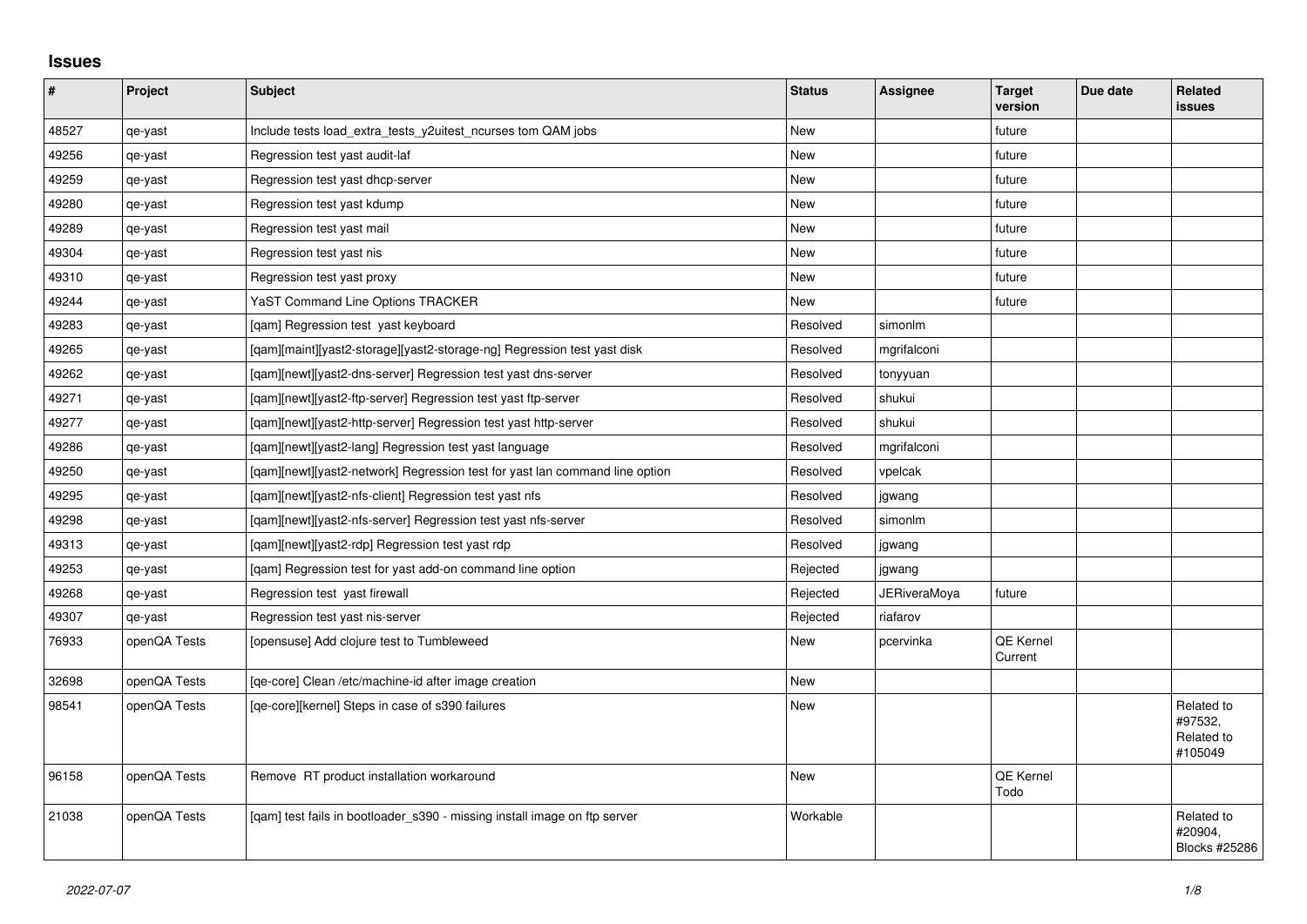| $\vert$ # | Project      | <b>Subject</b>                                                                               | <b>Status</b> | Assignee       | <b>Target</b><br>version | Due date   | Related<br><b>issues</b>                                                                                                                          |
|-----------|--------------|----------------------------------------------------------------------------------------------|---------------|----------------|--------------------------|------------|---------------------------------------------------------------------------------------------------------------------------------------------------|
| 38387     | openQA Tests | [functional][u][sporadic][medium] test fails in gnucash - window is not closed               | Resolved      | SLindoMansilla | Milestone 18             | 2018-08-28 | Related to<br>#38057,<br>Related to<br>#38114,<br>Related to<br>#38702,<br>Related to<br>#39131.<br>Related to<br>#40172,<br>Related to<br>#40319 |
| 32431     | openQA Tests | [hpc] Missing gnome aarch64 image for ganglia                                                | Resolved      |                |                          |            |                                                                                                                                                   |
| 57224     | openQA Tests | [kernel] - test fails in kdump_and_crash - pasword is not entered before grub                | Resolved      | pcervinka      | QE Kernel<br>Done        |            |                                                                                                                                                   |
| 50243     | openQA Tests | [kernel] - test fails in trinity - test is not designed to be run on ooo                     | Resolved      | pvorel         | QE Kernel<br>Done        |            | Related to<br>#50525                                                                                                                              |
| 39887     | openQA Tests | [kernel] [sle] [network] test fails in before_test - network failure                         | Resolved      | pcervinka      | Done                     |            |                                                                                                                                                   |
| 66188     | openQA Tests | [kernel] test fails in boot_ltp - increase timeout                                           | Resolved      | pcervinka      | QE Kernel<br>Done        |            |                                                                                                                                                   |
| 60746     | openQA Tests | [kernel] test fails in boot_to_desktop - increase timeout after password                     | Resolved      | pcervinka      | <b>QE Kernel</b><br>Done |            |                                                                                                                                                   |
| 65067     | openQA Tests | [kernel] test fails in clone301                                                              | Resolved      | metan          | QE Kernel<br>Done        |            |                                                                                                                                                   |
| 60818     | openQA Tests | [kernel] test fails in kdump and crash - password prompt is not catched                      | Resolved      | pcervinka      | QE Kernel<br>Done        |            |                                                                                                                                                   |
| 60326     | openQA Tests | [kernel] test fails in multipath - update schedule                                           | Resolved      | pcervinka      | QE Kernel<br>Done        |            |                                                                                                                                                   |
| 56615     | openQA Tests | [kernel] test fails in tuned - error message for perf bias failure is different on SLE15-SP1 | Resolved      | pcervinka      | QE Kernel<br>Done        |            |                                                                                                                                                   |
| 60083     | openQA Tests | [kernel][functional] - test fails in boot_to_desktop - password is not entered               | Resolved      | pcervinka      | QE Kernel<br>Done        |            |                                                                                                                                                   |
| 57329     | openQA Tests | [kernel][functional] PowerVM console is not active all the time                              | Resolved      | pcervinka      | QE Kernel<br>Done        |            | Related to<br>#54617,<br>Related to<br>#58220,<br>Related to<br>#14626, Has<br>duplicate<br>#62819                                                |
| 66203     | openQA Tests | [kernel][ltp] test fails in ioctl_loop05 - LOOP_SET_DIRECT_IO succeeded unexpectedly         | Resolved      |                | QE Kernel<br>Done        |            |                                                                                                                                                   |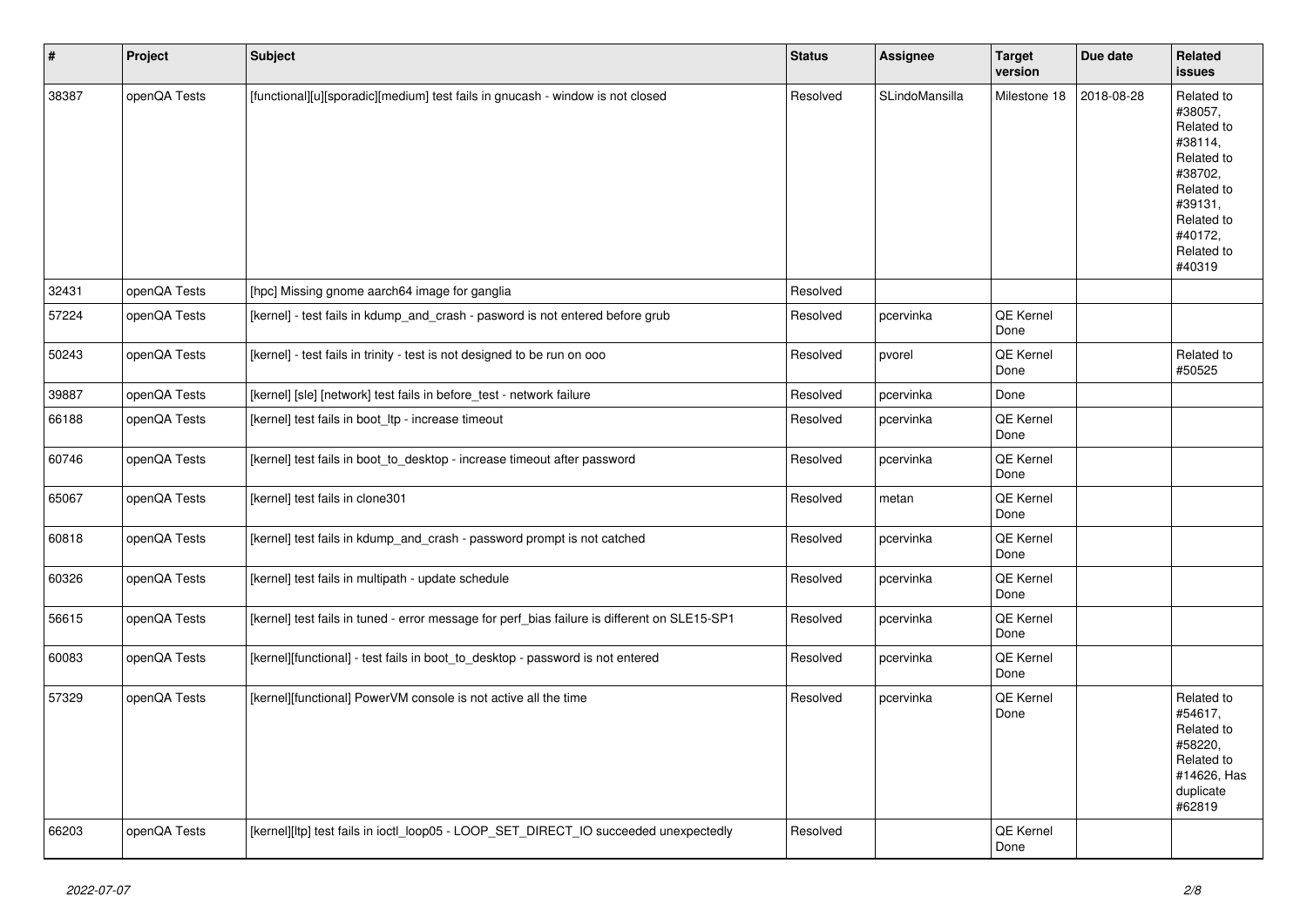| $\pmb{\#}$ | Project      | <b>Subject</b>                                                                                            | <b>Status</b> | Assignee     | <b>Target</b><br>version | Due date | Related<br><b>issues</b> |
|------------|--------------|-----------------------------------------------------------------------------------------------------------|---------------|--------------|--------------------------|----------|--------------------------|
| 63943      | openQA Tests | [kernel][ltp] test fails in pkey01 - Setup hugepages before test execution                                | Resolved      | pcervinka    | QE Kernel<br>Done        |          | Related to<br>#63610     |
| 63610      | openQA Tests | [kernel][ltp][spvm] - test fails in pkey01 on spvm                                                        | Resolved      | pcervinka    | QE Kernel<br>Done        |          | Related to<br>#63943     |
| 64030      | openQA Tests | [kernel][ltp]spvm] test fails in boot_ltp - Not finished boot                                             | Resolved      | pcervinka    | QE Kernel<br>Done        |          |                          |
| 73099      | openQA Tests | [kernel][powervm] Test fails in install_klp_product - console is not switched                             | Resolved      | pcervinka    | <b>QE Kernel</b><br>Done |          |                          |
| 60182      | openQA Tests | [kernel][spvm] test fails in lvm_no_separate_home - update needles                                        | Resolved      | pcervinka    | QE Kernel<br>Done        |          |                          |
| 59954      | openQA Tests | [kernel][spvm] test fails in qa_test_klp - git should be git-core                                         | Resolved      | pcervinka    | QE Kernel<br>Done        |          |                          |
| 59226      | openQA Tests | [kernel]ltp][spvm][sporadic] test fails in boot_ltp - cat /tmp/ver_linux_before.txt timeout               | Resolved      | pcervinka    | QE Kernel<br>Done        |          | Related to<br>#59190     |
| 40181      | openQA Tests | [network] test fails in before_test - wicked basic test fails on 15SP1                                    | Resolved      | pcervinka    | Done                     |          |                          |
| 32716      | openQA Tests | lgaltest fails in shutdown                                                                                | Resolved      | pcervinka    |                          |          |                          |
| 20904      | openQA Tests | [qam] - test fails in bootloader_s390 - ftp is missing install medium                                     | Resolved      | mgriessmeier |                          |          | Related to<br>#21038     |
| 32434      | openQA Tests | [qam] - test fails in sle2docker - docker test suites don't clean images properly                         | Resolved      | pgeorgiadis  |                          |          |                          |
| 37925      | openQA Tests | [QAM] [SLE 15] Make SLE-HPC product installation compatible with QAM update flow                          | Resolved      | pcervinka    | Done                     |          |                          |
| 37928      | openQA Tests | [QAM] [SLE 15] Migrate Itp tests in Updates to new runner                                                 | Resolved      | osukup       |                          |          |                          |
| 38066      | openQA Tests | [qam] [sle] [functional] test fails in application_starts_on_login - failure after check_screen<br>change | Resolved      | okurz        |                          |          |                          |
| 38069      | openQA Tests | [qam] [sle] [functional] test fails in pidgin_IRC - failure after check_screen change                     | Resolved      | okurz        |                          |          |                          |
| 38129      | openQA Tests | [qam] [sle15] test fails in userspace_apparmor - suite qa_test_apparmor not updated for sle15             | Resolved      |              |                          |          | Related to<br>#43982     |
| 38135      | openQA Tests | [qam] [sle15] test fails in userspace_bind - qa_test_bind is not updated for SLE15                        | Resolved      | pcervinka    | Done                     |          |                          |
| 38138      | openQA Tests | [qam] [sle15] test fails in userspace_coreutils - qa_test_coreutils not properly updated for sle15        | Resolved      |              |                          |          |                          |
| 20696      | openQA Tests | [qam] Make evolution_prepare_servers compatibile with openSUSE                                            | Resolved      | pcervinka    |                          |          | Related to<br>#19320     |
| 30219      | openQA Tests | [qam] openqaworker3:8 - DIE can't open qmp                                                                | Resolved      |              |                          |          |                          |
| 20760      | openQA Tests | [gam] SLE12-SP3 test fails in add update test repo                                                        | Resolved      | dasantiago   |                          |          |                          |
| 20756      | openQA Tests | [qam] SLE12-SP3 test fails in scc_registration                                                            | Resolved      |              |                          |          |                          |
| 20804      | openQA Tests | [qam] SLE12-SP3 test fails in system_role - incorrect content of variable MAINT_TEST_REPO                 | Resolved      | osukup       |                          |          |                          |
| 20758      | openQA Tests | [qam] SLE12-SP3 test fails in welcome                                                                     | Resolved      |              |                          |          |                          |
| 27506      | openQA Tests | [qam] test fails in 1_shim_suite - missing repository on dist                                             | Resolved      | thehejik     |                          |          |                          |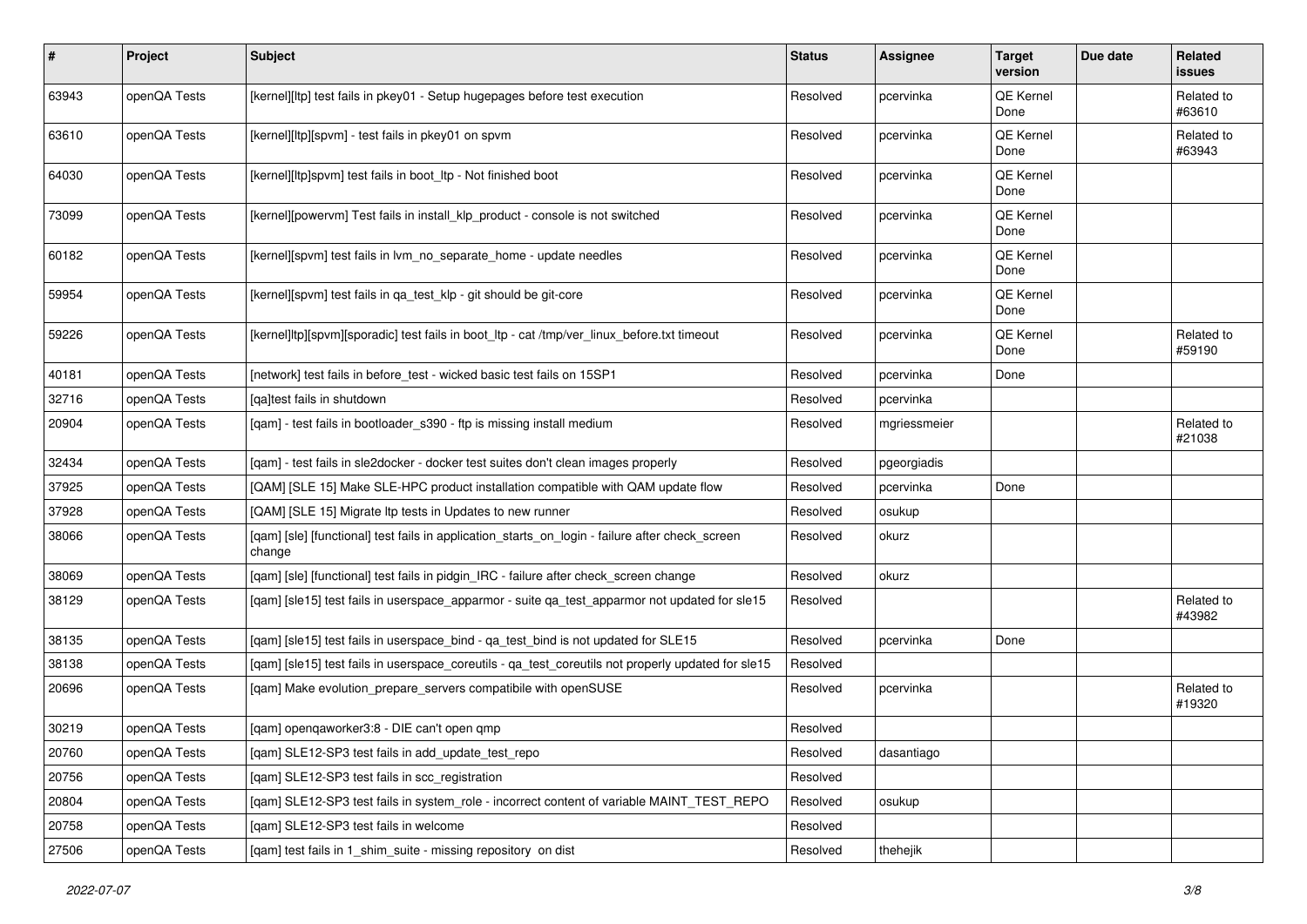| $\vert$ # | Project      | <b>Subject</b>                                                                      | <b>Status</b> | <b>Assignee</b> | <b>Target</b><br>version | Due date   | <b>Related</b><br>issues |
|-----------|--------------|-------------------------------------------------------------------------------------|---------------|-----------------|--------------------------|------------|--------------------------|
| 19492     | openQA Tests | [gam] test fails in addon products sle                                              | Resolved      |                 |                          |            |                          |
| 20980     | openQA Tests | [gam] test fails in addon products sle                                              | Resolved      | riafarov        |                          |            |                          |
| 46109     | openQA Tests | [qam] test fails in addon_products_via_SCC_yast2                                    | Resolved      | dheidler        |                          |            | Related to<br>#44252     |
| 30127     | openQA Tests | [gam] test fails in application starts on login - dynamic space in needle           | Resolved      | pcervinka       |                          |            |                          |
| 31810     | openQA Tests | [gam] test fails in docker - disable docker tests on sle12-sp1                      | Resolved      | pcervinka       |                          |            |                          |
| 46895     | openQA Tests | [qam] test fails in dracut - output not matched on 15SP1                            | Resolved      | pstivanin       |                          | 2019-01-31 | Related to<br>#47417     |
| 33469     | openQA Tests | [qam] test fails in dstat - clean/update needles for dstat-fileoutput               | Resolved      | pcervinka       |                          |            | Related to<br>#32719     |
| 37093     | openQA Tests | [qam] test fails in evolution_mail_imap - remove workaround for bsc#1049387         | Resolved      | pcervinka       |                          |            |                          |
| 27901     | openQA Tests | [qam] test fails in evolution_smoke - imap aol not responding                       | Resolved      | pcervinka       |                          |            |                          |
| 28297     | openQA Tests | [qam] test fails in firefox_developertool - missed click                            | Resolved      | bfilho          |                          |            | Related to<br>#33781     |
| 28288     | openQA Tests | [gam] test fails in firefox headers - missed keys on input                          | Resolved      | coolo           |                          |            |                          |
| 27618     | openQA Tests | [gam] test fails in firefox java - remote side changed appearance                   | Resolved      | pcervinka       |                          |            |                          |
| 28291     | openQA Tests | [qam] test fails in firefox_passwd - incorrectly typed password                     | Resolved      | emiura          |                          |            |                          |
| 28528     | openQA Tests | [gam] test fails in groupwise - package is missing in ibs                           | Resolved      | pcervinka       |                          |            |                          |
| 67108     | openQA Tests | [qam] test fails in install - incorrect job configuration XFSTESTS_REPO             | Resolved      | dzedro          |                          |            |                          |
| 20782     | openQA Tests | [qam] test fails in install_patterns - mariadb test tries to install devel packages | Resolved      | pcervinka       |                          |            |                          |
| 20778     | openQA Tests | [qam] test fails in install_update - missing variable INCIDENT_PATCH                | Resolved      |                 |                          |            |                          |
| 31180     | openQA Tests | [gam] test fails in kernel kexec - migration to systemctl broke the test            | Resolved      | pcervinka       |                          |            |                          |
| 40259     | openQA Tests | [gam] test fails in libreoffice mainmenu components - needle fail at base-install   | Resolved      | yuanren10       |                          |            |                          |
| 31309     | openQA Tests | [gam] test fails in libreoffice mainmenu components - needles should be updated     | Resolved      | pcervinka       |                          |            |                          |
| 30033     | openQA Tests | [gam] test fails in libreoffice mainmenu components - ttyS0 permission denied       | Resolved      | okurz           |                          |            | Related to<br>#29940     |
| 31867     | openQA Tests | [qam] test fails in partitioning_raid - failures after update to needles            | Resolved      |                 |                          |            | Related to<br>#28955     |
| 39536     | openQA Tests | [qam] test fails in patch_and_reboot - add missing variables for qam test issues    | Resolved      | pcervinka       | Done                     |            |                          |
| 31657     | openQA Tests | [gam] test fails in runc - conflict between docker-runc and runc                    | Resolved      | pgeorgiadis     |                          |            |                          |
| 31699     | openQA Tests | [gam] test fails in scc_registration - failing since scc_addons update              | Resolved      | osukup          |                          |            |                          |
| 27244     | openQA Tests | [gam] test fails in select_patterns_and_packages - ha pattern is unselected         | Resolved      | pcervinka       |                          |            |                          |
| 27205     | openQA Tests | [gam] test fails in setup - failing needles in iscsi support server                 | Resolved      | pcervinka       |                          |            |                          |
| 21052     | openQA Tests | [gam] test fails in shotwell export - failure on first launch                       | Resolved      | vsvecova        |                          |            |                          |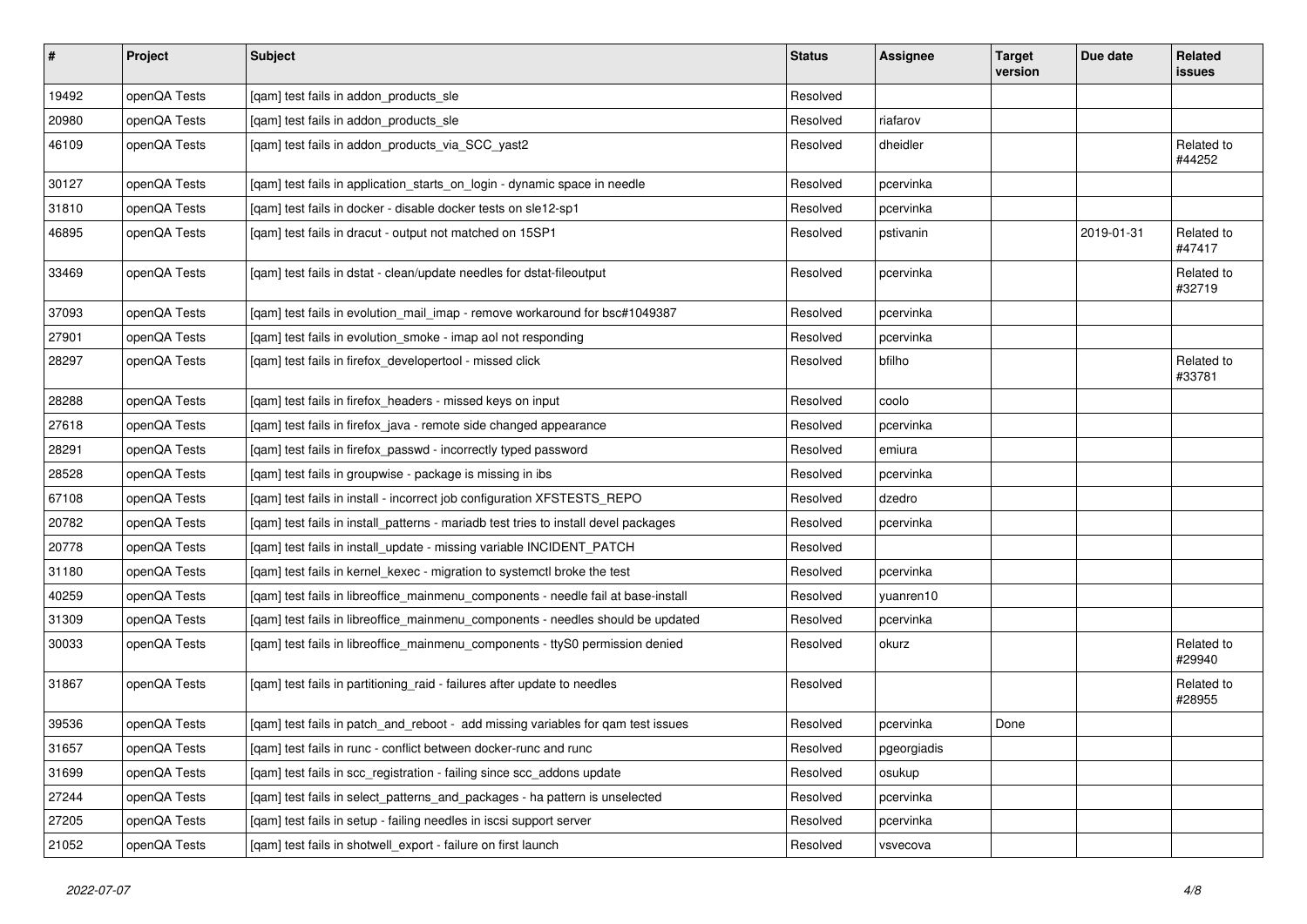| #     | Project      | Subject                                                                                                  | <b>Status</b> | Assignee   | <b>Target</b><br>version | Due date   | Related<br>issues         |
|-------|--------------|----------------------------------------------------------------------------------------------------------|---------------|------------|--------------------------|------------|---------------------------|
| 25926 | openQA Tests | [gam] test fails in sle2docker                                                                           | Resolved      | pcervinka  |                          |            |                           |
| 44696 | openQA Tests | [qam] test fails in sshd - user password is weak                                                         | Resolved      | pdostal    |                          |            |                           |
| 48362 | openQA Tests | [qam] test fails in supportutils - remove pam check                                                      | Resolved      | hurhaj     |                          |            |                           |
| 21048 | openQA Tests | [qam] test fails in tracker_search_in_nautilus - keyboard press is not reaching target                   | Resolved      | pcervinka  |                          |            | Related to<br>#5830       |
| 41030 | openQA Tests | [gam] test fails in updates packagekit kde - zypper update requires additional install step              | Resolved      | pcervinka  |                          |            | Related to<br>#41396      |
| 31315 | openQA Tests | [gam] test fails in wireshark - rm command is not fully typed after alt-f4                               | Resolved      | pcervinka  |                          |            |                           |
| 30814 | openQA Tests | [qam] test fails in yast2_ntpclient - log window is not closed                                           | Resolved      | pcervinka  |                          |            |                           |
| 49673 | openQA Tests | [gam] test fails in zypper docker - increase timeout for zypper docker operation                         | Resolved      |            |                          |            |                           |
| 34288 | openQA Tests | [qam] test fails in zypper_info - zypper_info shouldn't be started                                       | Resolved      | riafarov   |                          |            | Related to<br>#32038      |
| 20716 | openQA Tests | [gam] test fails in zypper info triggered on incidents -> needs adaption of pattern match                | Resolved      | pcervinka  |                          |            |                           |
| 30039 | openQA Tests | [gam] test fails in zypper Ir validate - use version utils instead of utils                              | Resolved      | pcervinka  |                          |            |                           |
| 28015 | openQA Tests | [qam] test fails setup - aplay.pm syntax error                                                           | Resolved      | riafarov   |                          |            |                           |
| 50387 | openQA Tests | [gam][blue] - test fails in updates packagekit kde                                                       | Resolved      | pcervinka  |                          |            |                           |
| 50459 | openQA Tests | [gam][blue][leap] test fails in updates packagekit gpk - fail after update                               | Resolved      | pcervinka  |                          |            |                           |
| 50309 | openQA Tests | [gam][blue][leap][opensuse] Update online repos behavior to activate online repositories                 | Resolved      | pcervinka  |                          |            | Blocks #39449             |
| 50045 | openQA Tests | [gam][blue][sle] - Fix type password to accept parameters and pass them to the inner call<br>type_string | Resolved      | pcervinka  |                          |            | Related to<br>#49655      |
| 27994 | openQA Tests | [qam][expedite][sprint 201711.2] test fails in test setup in bmwqemu.pm                                  | Resolved      | szarate    |                          |            |                           |
| 40418 | openQA Tests | [qam][functional][sle] test fails in select_patterns_and_packages                                        | Resolved      | riafarov   |                          |            | Related to<br>#38870      |
| 46487 | openQA Tests | [qam][functional][y] test fails in select_patterns_and_packages                                          | Resolved      | riafarov   | Milestone 24             |            |                           |
| 48524 | openQA Tests | [gam][ha] Test fails during iscsi client setup - host: command not found                                 | Resolved      | pcervinka  |                          |            | Has duplicate<br>#48302   |
| 33643 | openQA Tests | [qam][ha] test fails in ha_cluster_init - scp failure                                                    | Resolved      | pcervinka  |                          |            |                           |
| 49217 | openQA Tests | [qam][kernel][aarch64][sle] kdump is not scheduled for aarch64                                           | Resolved      | pcervinka  |                          |            |                           |
| 49121 | openQA Tests | [gam][kernel][multipath][aarch64] Qemu fails setup multipath on gemu aarch64                             | Resolved      | pcervinka  |                          |            |                           |
| 40547 | openQA Tests | [qam][opensuse] test fails in updates_packagekit_kde - job timeout                                       | Resolved      | pcervinka  | Done                     |            |                           |
| 34258 | openQA Tests | [gam][sle] test fails in updates packagekit gpk                                                          | Resolved      |            |                          |            |                           |
| 48467 | openQA Tests | [gam][sle] test fails in zypper lifecycle toolchain - increase timeout for installation                  | Resolved      | martinsmac |                          | 2019-03-16 | Is duplicate of<br>#47228 |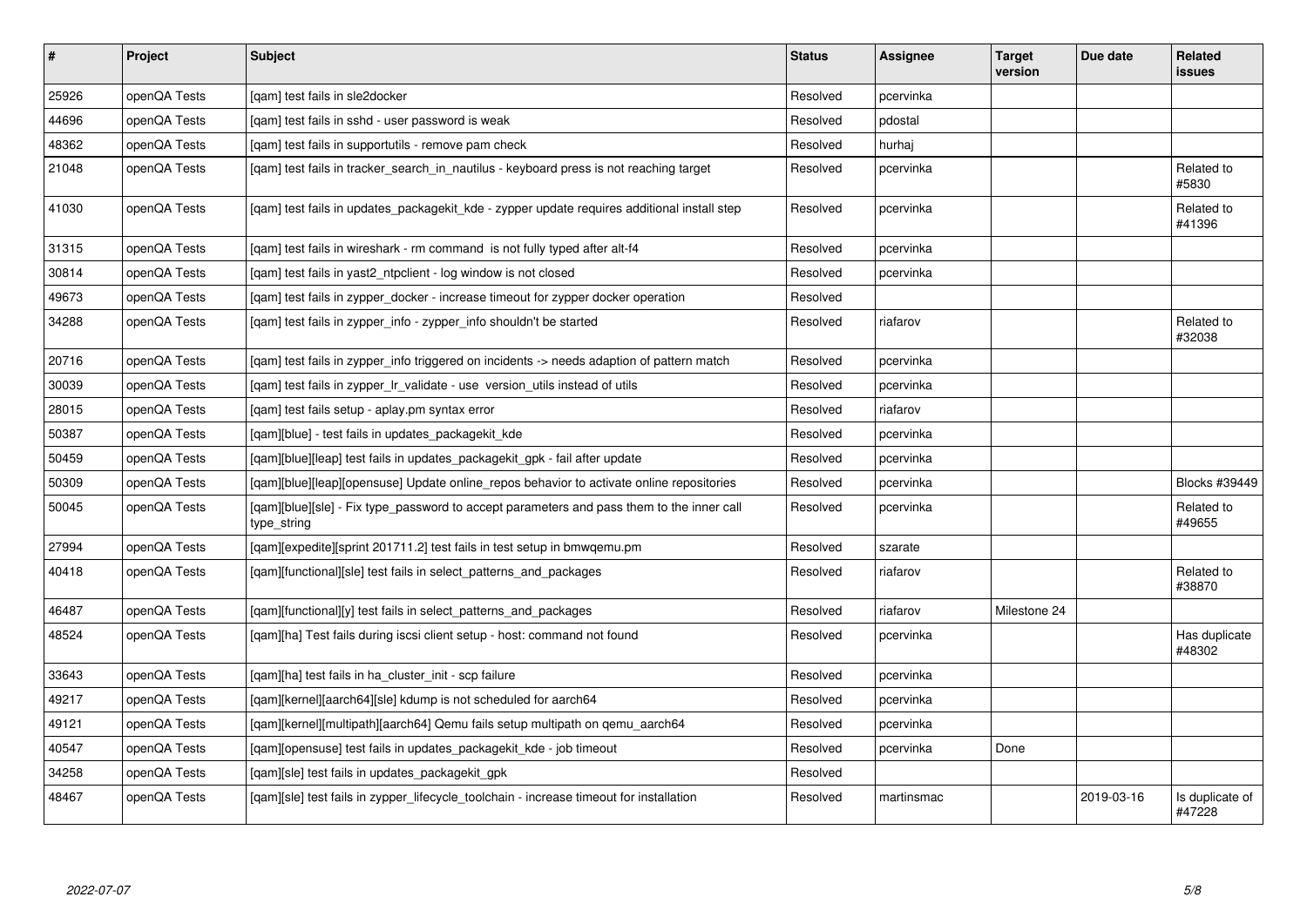| ∦      | Project      | Subject                                                                                                        | <b>Status</b> | <b>Assignee</b> | <b>Target</b><br>version | Due date | Related<br><b>issues</b>                            |
|--------|--------------|----------------------------------------------------------------------------------------------------------------|---------------|-----------------|--------------------------|----------|-----------------------------------------------------|
| 19486  | openQA Tests | [gam][sle][functional][s390] test fails in install_update -> consoletest_setup types password to<br>early      | Resolved      | okurz           |                          |          | Has duplicate<br>#19530, Has<br>duplicate<br>#19584 |
| 49418  | openQA Tests | [qe-asg][qem] test fails in cluster_md                                                                         | Resolved      | jadamek         |                          |          |                                                     |
| 89966  | openQA Tests | [qe-core] Test kernel_multipath tries to install fixed version of mdadm                                        | Resolved      | geor            | QE-Core:<br>Ready        |          |                                                     |
| 51365  | openQA Tests | [research] Named pipe /dev/sshserial missing lines on first use                                                | Resolved      | pcervinka       | QE Kernel<br>Done        |          |                                                     |
| 34255  | openQA Tests | [sle] test fails in kdump_and_crash - fail related to ruby2.1-rubygem-nokogiri                                 | Resolved      | mgriessmeier    |                          |          | Related to<br>#34777                                |
| 37979  | openQA Tests | [SLE] test fails in updates_packagekit_gpk - gpk-update-viewer doesn't start                                   | Resolved      | riafarov        |                          |          | Related to<br>#31954                                |
| 52409  | openQA Tests | [sle][kernel][textmode][ppc] test fails in system_role - installation fail during system_role selection        | Resolved      | pcervinka       | QE Kernel<br>Done        |          |                                                     |
| 58871  | openQA Tests | [spvm][kernel][functional] Shutdown check not implemented for spvm backend                                     | Resolved      | pcervinka       | QE Kernel<br>Done        |          |                                                     |
| 59843  | openQA Tests | [spvm][kernel][openqa] test fails in coredump_collect - multiple select_console fails                          | Resolved      | pcervinka       | QE Kernel<br>Done        |          | Related to<br>#60497                                |
| 104613 | openQA Tests | Enable Itp known issues on o3                                                                                  | Resolved      | pvorel          | QE Kernel<br>Done        |          |                                                     |
| 89990  | openQA Tests | Error on tests/kernel/run_ltp.pm: Can't locate sle/tests/kernel/run_ltp.pm                                     | Resolved      | okurz           | Ready                    |          | Related to<br>#67723                                |
| 91076  | openQA Tests | Test fails in install_ltp - 32bit version dependency on libmnl                                                 | Resolved      |                 | QE Kernel<br>Done        |          |                                                     |
| 53165  | openQA Tests | [kernel][installation][lvm] test fails in lvm_no_separate_home - update lvm installation part for<br>sle12-sp5 | Closed        | pcervinka       | QE Kernel<br>Done        |          |                                                     |
| 54416  | openQA Tests | [kernel][ltp] Setup GitLab CI for LTP daily builds                                                             | Closed        | pcervinka       | QE Kernel<br>Done        |          |                                                     |
| 53294  | openQA Tests | [kernel][ltp] test fails in boot_ltp - incorrect kernel name provided                                          | Closed        | pcervinka       | QE Kernel<br>Done        |          | Related to<br>#51743                                |
| 54275  | openQA Tests | [kernel]kotd][ltp][s390x] test fails in install_ltp - failure after install_kotd, console issue                | Closed        | pcervinka       | <b>QE Kernel</b><br>Done |          | Related to<br>#54260                                |
| 30514  | openQA Tests | [qam] test fails in java - increase timeout for installation                                                   | Closed        | pcervinka       |                          |          |                                                     |
| 21790  | openQA Tests | [gam] test fails in wireshark - test don't match capturing needle                                              | Closed        |                 |                          |          |                                                     |
| 55166  | openQA Tests | [spvm][ppc][serial] test fails in kdump_and_crash - no response from serial                                    | Closed        | pcervinka       | QE Kernel<br>Done        |          |                                                     |
| 66007  | openQA Tests | [kernel] Add ASSET_1 variable back for PowerVM and baremetal jobs                                              | Rejected      |                 | QE Kernel<br>Done        |          | Related to<br>#65627                                |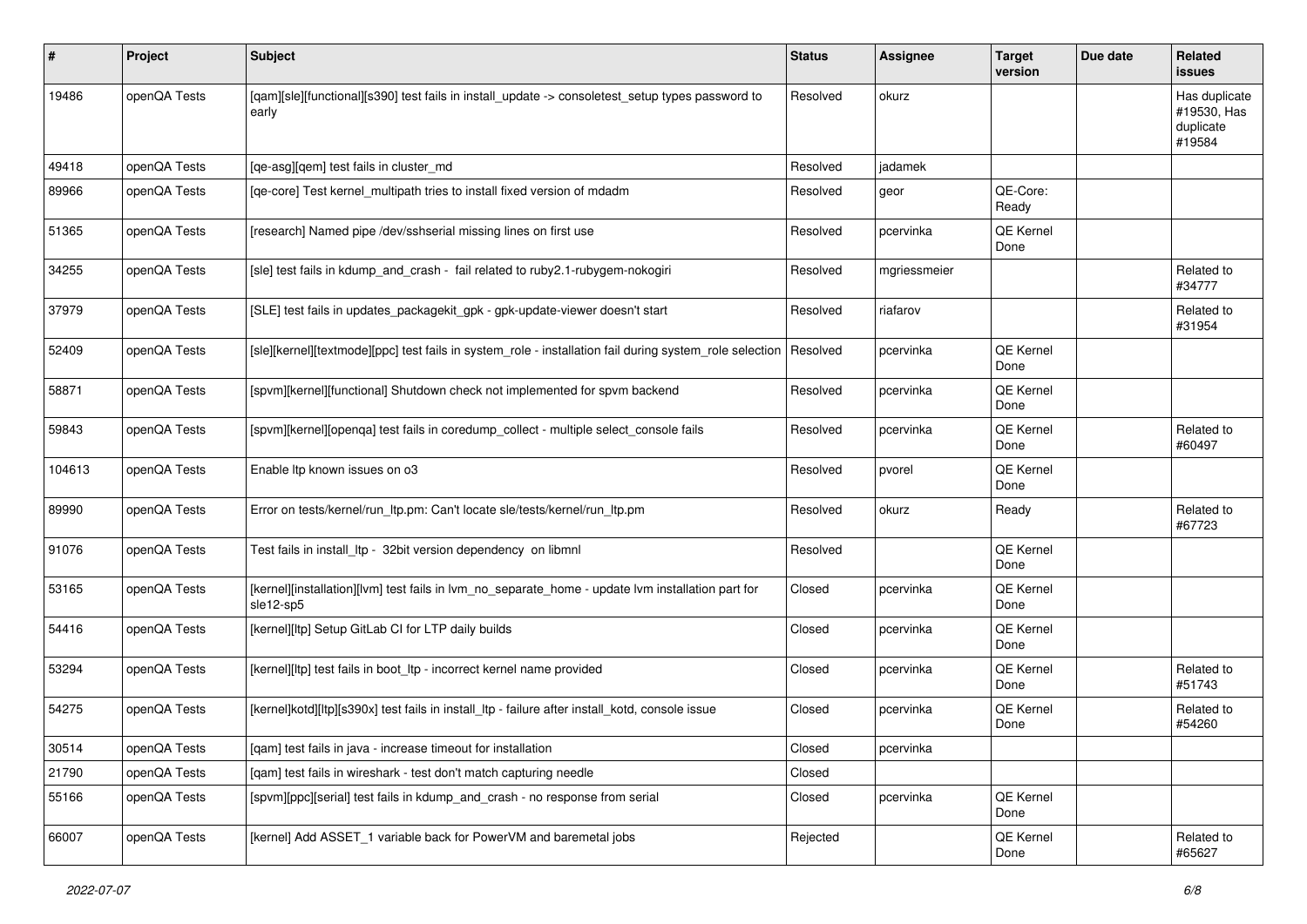| $\vert$ # | <b>Project</b> | <b>Subject</b>                                                                                                  | <b>Status</b> | <b>Assignee</b> | <b>Target</b><br>version | Due date | <b>Related</b><br><b>issues</b>                                        |
|-----------|----------------|-----------------------------------------------------------------------------------------------------------------|---------------|-----------------|--------------------------|----------|------------------------------------------------------------------------|
| 60449     | openQA Tests   | [kernel] test fails in kdump and crash - test is disabling kdump                                                | Rejected      | pcervinka       | <b>QE Kernel</b><br>Done |          |                                                                        |
| 73207     | openQA Tests   | [kernel] Test fails in tuned - incorrect profile                                                                | Rejected      | pcervinka       | <b>QE Kernel</b><br>Done |          |                                                                        |
| 67315     | openQA Tests   | [kernel][blktests] test fails in boot to desktop - YAML schedule not ready for s390x                            | Rejected      |                 | <b>QE Kernel</b><br>Done |          |                                                                        |
| 58295     | openQA Tests   | [kernel][sporadic] test fails in kdump_and_crash - password is entered too early                                | Rejected      | pcervinka       | <b>QE Kernel</b><br>Done |          |                                                                        |
| 59223     | openQA Tests   | [kernel][spvm][sporadic] test fails in boot_ltp - timeout/slow boot                                             | Rejected      | pcervinka       | QE Kernel<br>Done        |          |                                                                        |
| 38192     | openQA Tests   | [gam] [sle] test fails in firefox flashplayer - tracking protection information is present                      | Rejected      | bfilho          |                          |          |                                                                        |
| 38003     | openQA Tests   | [qam] [sle15] test fails in scc_registration - no candidate needle with tag(s)<br>'scc-module-%REQUIRED_ADDONS% | Rejected      |                 |                          |          |                                                                        |
| 38183     | openQA Tests   | [gam] [sle15] test fails in userspace net snmp - Error opening specified endpoint<br>"udp:localhost:"           | Rejected      |                 |                          |          |                                                                        |
| 38180     | openQA Tests   | [qam] [sle15] test fails in userspace_systemd - update test suite for sle15                                     | Rejected      | itzhao          |                          |          |                                                                        |
| 41396     | openQA Tests   | [gam] Revise updates packagekit kde                                                                             | Rejected      | pcervinka       |                          |          | Related to<br>#41030,<br>Related to<br>#36138                          |
| 20790     | openQA Tests   | [gam] SLE12-SP3 test fails in 1 unknown - slenkins-tests-openvpn-control                                        | Rejected      | pcervinka       |                          |          | Related to<br>#20002                                                   |
| 33451     | openQA Tests   | [gam] test fails in dstat - package not available on SP1                                                        | Rejected      | pcervinka       |                          |          |                                                                        |
| 21774     | openQA Tests   | [qam] test fails in evolution_mail_imap - test hangs on querying authentication types                           | Rejected      | pcervinka       |                          |          | Related to<br>#21814,<br>Related to<br>#29357,<br>Related to<br>#29360 |
| 34693     | openQA Tests   | [gam] test fails in install update - missing INCIDENT PATCH                                                     | Rejected      | osukup          |                          |          |                                                                        |
| 37438     | openQA Tests   | [gam] test fails in kernel Itp fs - issue in ga testsuite                                                       | Rejected      | pcervinka       |                          |          |                                                                        |
| 38261     | openQA Tests   | [gam] test fails in keymap or locale - tested text not written in console                                       | Rejected      | pcervinka       | Done                     |          |                                                                        |
| 27910     | openQA Tests   | [gam] test fails in patch and reboot - many download failures                                                   | Rejected      |                 |                          |          |                                                                        |
| 49628     | openQA Tests   | [qam] test fails in setup_online_repos - missing configure online repositories                                  | Rejected      | pcervinka       |                          |          | Related to<br>#39449                                                   |
| 26830     | openQA Tests   | [gam] test fails in sle2docker - sles docker image has new name                                                 | Rejected      | pcervinka       |                          |          |                                                                        |
| 21046     | openQA Tests   | [gam] test fails in tracker_search_in_nautilus - keyboard press is not reaching target                          | Rejected      |                 |                          |          |                                                                        |
| 48530     | openQA Tests   | [gam] Test fails in update install for networkmager update on ppc64le and s390                                  | Rejected      | pcervinka       |                          |          |                                                                        |